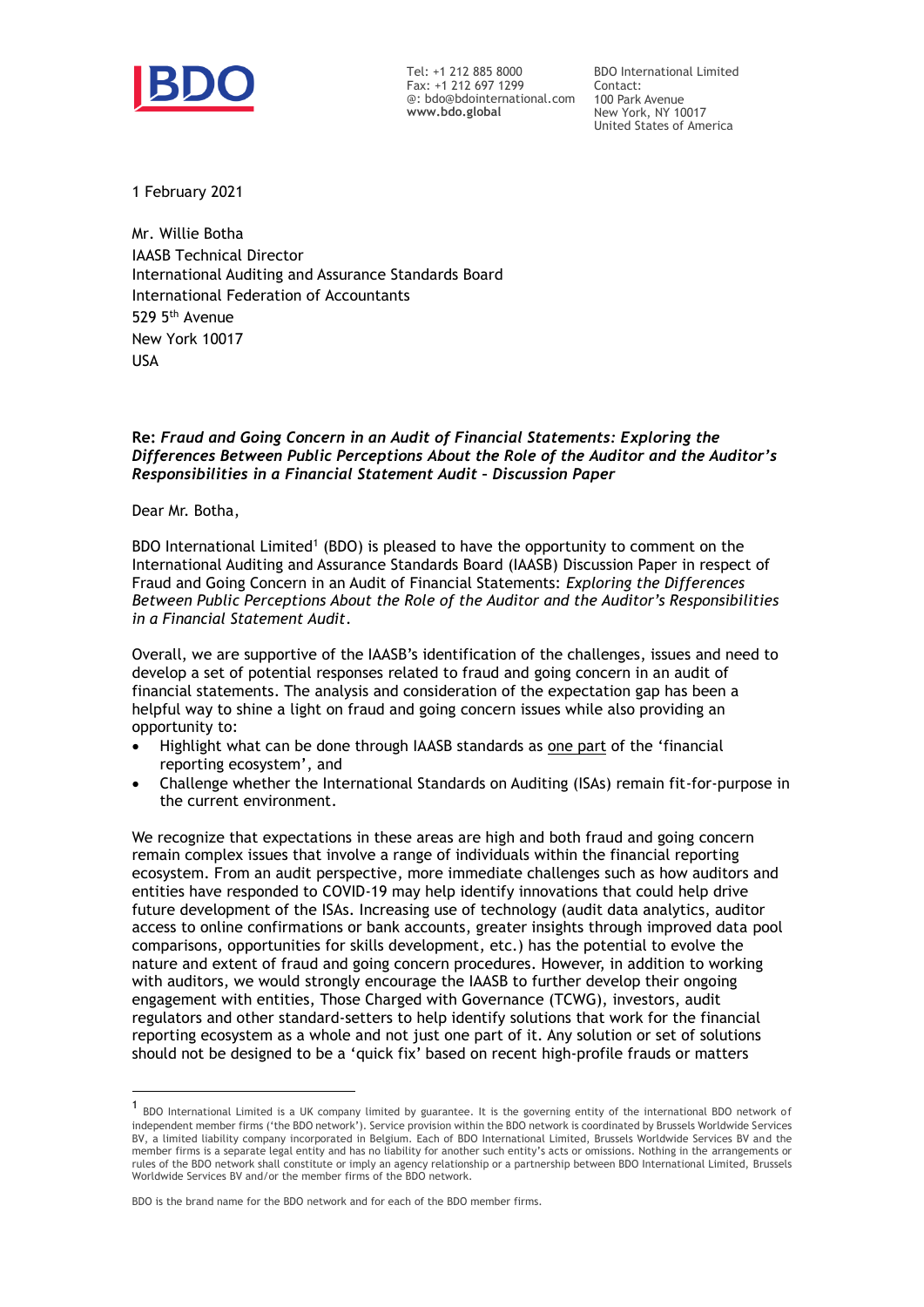

related to going concern but should represent a sustainable planned set of steps designed to reduce the expectation gap based on identified needs of stakeholders.

In order to provide input to the IAASB's Discussion Paper, we engaged with audit leaders from across our global network. Consequently, we received a range of views which reflect the rich tapestry of applicable financial reporting frameworks, national standard-setter innovations in respect of fraud and going concern, different operation of financial reporting ecosystems, specific auditing challenges and cultural differences. To assist the IAASB, where we had different or a range of views, we have explained this in answer to each of the sections below. Where we had unanimity of views, we have noted this in our response too.

### **Responses to Specific Questions**

### **1. In regard to the expectation gap**

**a. What do you think is the main cause of the expectation gap relating to fraud and going concern in an audit of financial statements?** 

Discussions within our network indicated that the largest factor which had resulted in an expectation gap was the knowledge gap - particularly amongst those stakeholders who are not as closely involved in the audit process – such as investors, shareholders, the public.

Taken as a whole, we also recognize that the expectation gap is not just *'someone else's problem'* and that, as a profession, auditors should not be complacent. We may have a key role to play through (1) steps to evolve *what* and *how* we perform our procedures, (2) better communication of what we have done, and (3) improved or clearer performance of our procedures.

It is important to note that in our discussions, we perceived there to be:

- A difference in the expectation gap relating to fraud and going concern while they may be linked, the expectations of users for each may differ (and the causal factors may be different too).
	- o When a material fraud has occurred at some point in the past and the nature of an auditor's work is to review to what has already happened (i.e., to look back retrospectively), there is an expectation that auditors should be able to identify that material fraud.
	- $\circ$  For going concern, stakeholders have a more realistic understanding that auditors are not able to predict the future especially as the 'future' is being set out by management's assessment of going concern. So, in general, there appears to be less of an expectation gap in this particular area.
- Differences in the relative importance of the knowledge, performance and evolution gaps for fraud and going concern respectively; also, the extent to which these 'gaps' were dependent on each national jurisdiction (for example, a number of colleagues cited innovations in financial reporting ecosystems that had been implemented to improve reporting on fraud or going concern matters, through additional procedures or controls testing).

Potential causes of the knowledge gap included:

- **Communication challenges** whereby components of the financial reporting ecosystem and those outside the system, such as the media and public, may not have a sufficient understanding of what the scope of an audit entails and specifically the standards' requirements for auditors in relation to fraud and going concern. Conversely, we received feedback that:
	- Auditors may need to do a better job of communicating what has been done (through improved transparency, greater focus on certain areas, etc.).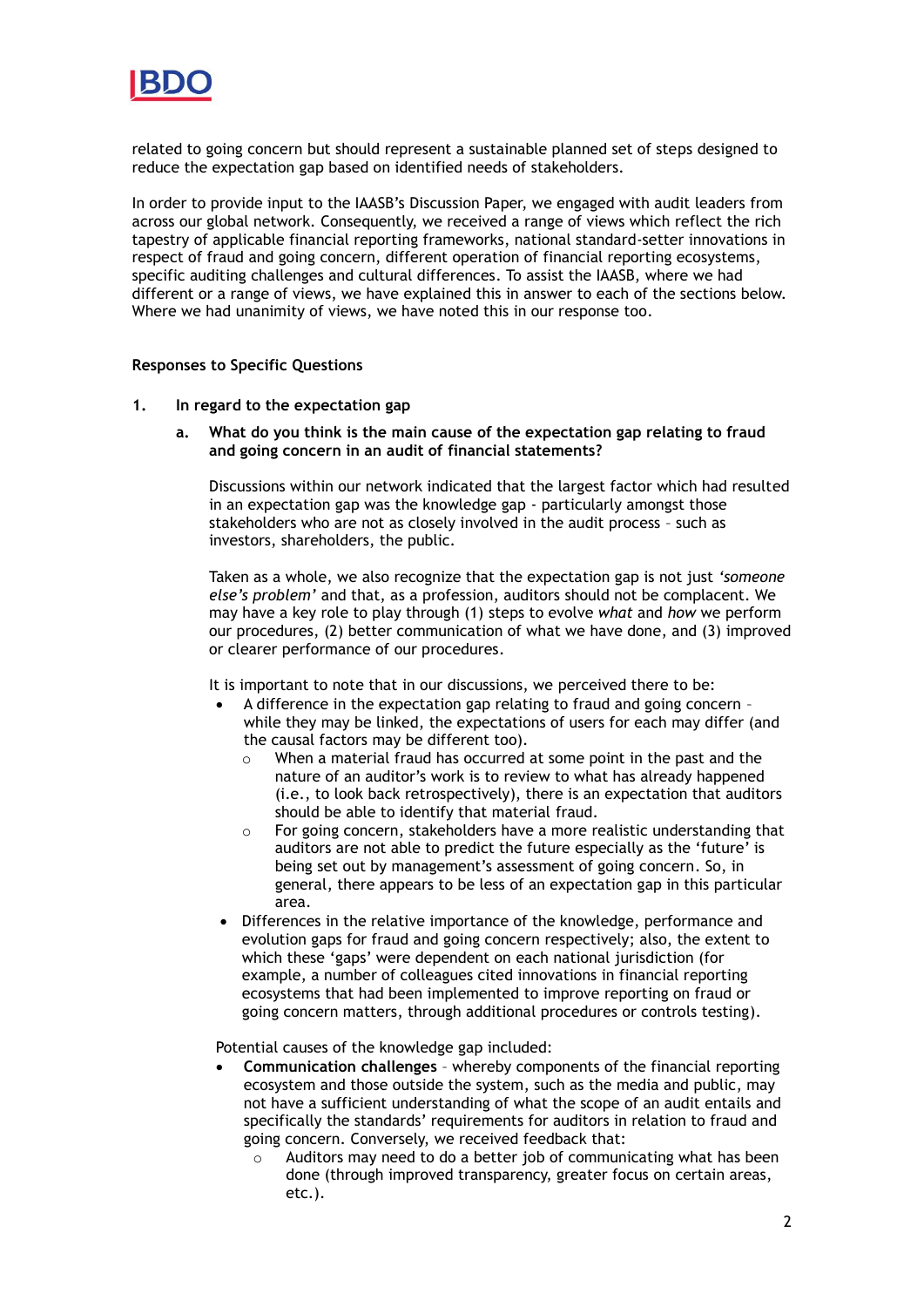

- o There may also be a role for regulatory and professional bodies to aid consumption of financial statements information (and an understanding of what it is to be audited), and to better explain how different parts of the financial reporting ecosystem operate.
- **Expectations about the extent of an audit** there may be a perception that *being audited* means that everything has been checked which contrasts with ISA concepts of:
	- o Materiality
	- o Adopting a risk-based set of procedures to address assessed risks
	- o Obtaining reasonable (but not absolute) assurance that the financial statements are not materially misstated.
- **Nature of fraud and going concern** another factor contributing to the knowledge gap is that despite the procedures performed by auditors, there remains an element of risk that is unaddressed, essentially because:
	- o Fraud is, by its very nature, designed to be concealed, making it difficult to detect, particularly when accompanied by collusion and/or extending over a longer period of time;
	- o Going concern includes an element of unpredictability as it is based on future events and, as we have seen in recent recessions and the COVID-19 pandemic, facts and circumstances can and often change quickly and without warning.
- **Other suggestions** we received during our discussions, included:
	- Variations in laws and regulations at the national level which may mean there are different requirements when reporting on fraud in the auditor's report (which has already started to emerge in certain jurisdictions) or regarding the reporting timeframes being considered in respect of going concern (whether from reporting date, financial statement date, auditor's report date, etc.).
	- o A failure to communicate to TCWG (or, in the case of small ownermanaged businesses, directly to management) what procedures we have performed around fraud and, to a more limited extent, going concern.
	- $\circ$  A perceived failure by auditors to use forensics or fraud experts as part of their audit strategy and planned approach, particularly where facts and circumstances, with hindsight, may seem to suggest that it would have been prudent to do so.

# **b. In your view, what could be done, by the IAASB and/or others (please specify), to narrow the expectation gap related to fraud and going concern in an audit of financial statements?**

We recognize that the IAASB has a difficult balancing act to ensure that the ISAs remain principles-based, sufficiently flexible to accommodate different situations, entities or applicable financial reporting frameworks, while also helping to drive greater consistency to help reduce the expectation gap.

As we noted earlier, the solutions for fraud and going concern should also be considered separately and need to involve all parts of the financial reporting ecosystem (otherwise the expectation gap as it relates to the role of auditors could potentially increase).

Suggestions for what could be done to narrow the expectation gap related to fraud and going concern, included: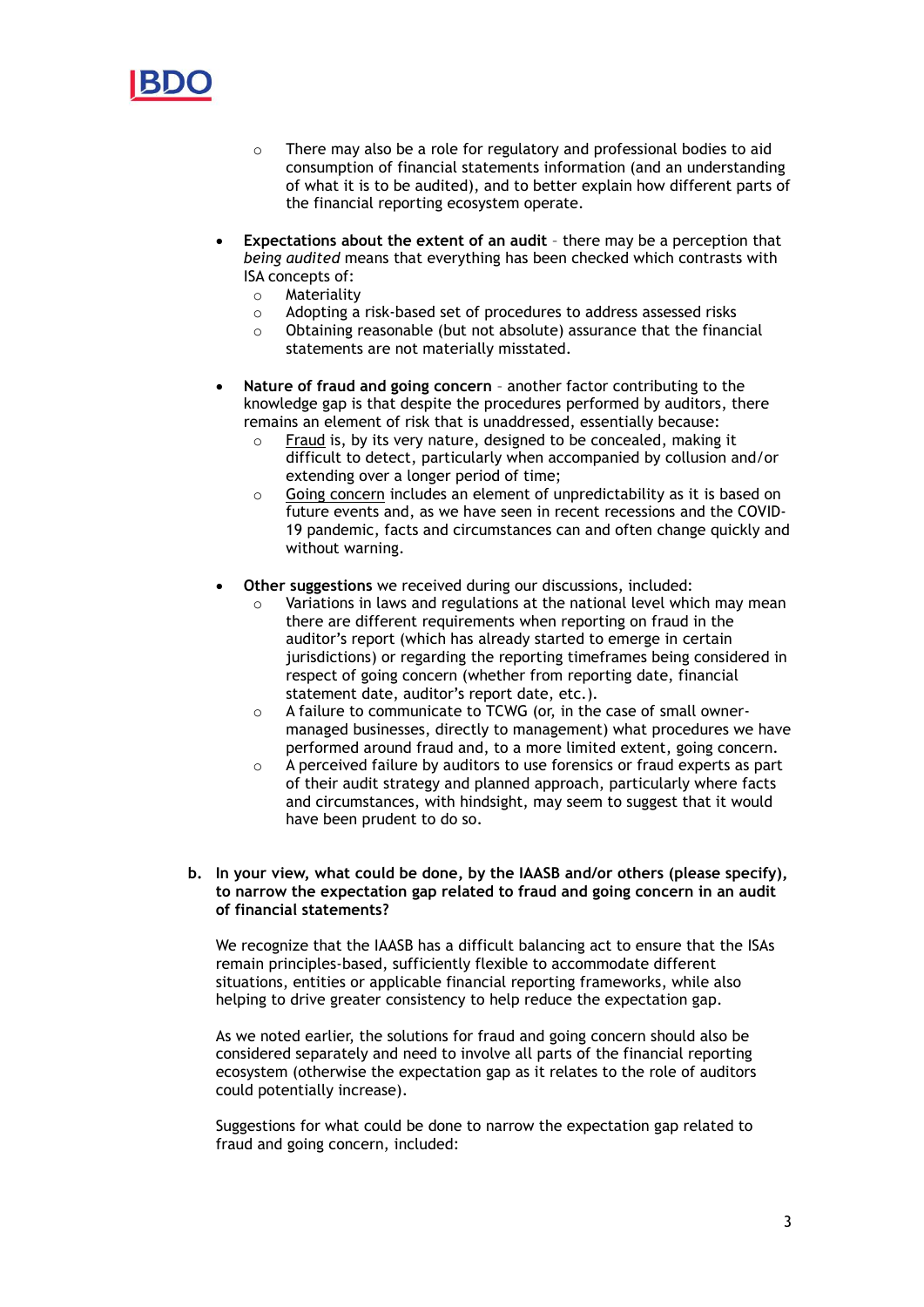

Fraud:

- We noted in part 1(a) about the importance of communication as a key driver of the knowledge gap. The IAASB could explore how best to communicate:
	- $\circ$  The role of the auditor and extent of ISA-required fraud procedures.
	- $\circ$  The role of other participants of the financial reporting ecosystem (i.e., management and TCWG who have responsibilities for prevention and detection of fraud).
- There may be an opportunity to reduce the evolution gap by auditors meeting stakeholders' expectations through the use of automated tools and techniques (such as use of virtual procedures, real-time audit procedures, real-time access to systems, and application of audit data analytics).
	- o Management/TCWG and public expectations of what auditors can do has evolved and there may be a responsibility for auditors to better explain their procedures and also explain how they have used technology to help identify or respond to fraud risks.
- When frauds are discovered and then reported in the media, in some cases there is a tendency to immediately blame the auditors for failure to detect the fraud. In addition, there often tends to be little discussion about *how* the audited entity failed to prevent or detect the fraud.
	- $\circ$  In such situations, few comments can be made by the firm under scrutiny as an investigation into the facts and circumstances are still pending, they do not have direct access to the entity's information and there may be legal impediments to providing further comment.
	- o Perhaps when these types of high profile cases occur, this could be an opportunity for standard setters, local professional bodies and regulators to educate the public about the role of the auditor, respective responsibilities of auditors and management/TCWG and some reasons why frauds are often difficult to detect.
- Auditors may also have a responsibility to seek to provide more transparency about the work that they perform on fraud – this could be through provision of thought leadership to explain how and when fraud may occur, the extent of the auditor's role and respective responsibilities of management/TCWG.
- Other suggestions included:
	- $\circ$  Certain jurisdictions (such as the Netherlands and the UK) have already started to enhance procedures related to fraud – such as a *fraud protocol* or enhanced fraud standard – this may be something the IAASB should monitor in order to see if it has the potential for global application to help reduce the expectation gap.
	- o To help improve skills and the vigilance of auditors when performing extant fraud procedures, with the aim of reducing the performance gap, our internal contacts suggested a range of options (that could be provided by the IAASB, professional bodies, groups of firms, etc.), including:
		- o Providing case studies of different types of fraud, potential red flags and examining how forensics expertise helped to reveal the existence of frauds
		- o Providing access to good quality information about corporate fraud – such as national fraud registers 2 (which would help auditors and provide greater information to the public)
		- $\circ$  Use of video learning (such as the ICAEW's<sup>3</sup> False Assurance and Without Question series of video learning)
		- o Relaying real cases within firms to share knowledge and approaches, for example, when forensics or fraud examiners have been used, or frauds identified

<sup>2</sup> This was cited as a recommendation of the UK's '[Report of the Independent Review into the Quality and Effectiveness of Audit](https://assets.publishing.service.gov.uk/government/uploads/system/uploads/attachment_data/file/852960/brydon-review-final-report.pdf)' – by Sir Donald Brydon, page 13, reference 2.7.3.

<sup>3&</sup>lt;br>Institute of Chartered Accountants in England and Wales education films - <u>[False Assurance](https://www.icaew.com/learning-and-development/icaew-educational-films/false-assurance)</u> and <u>Without Question</u>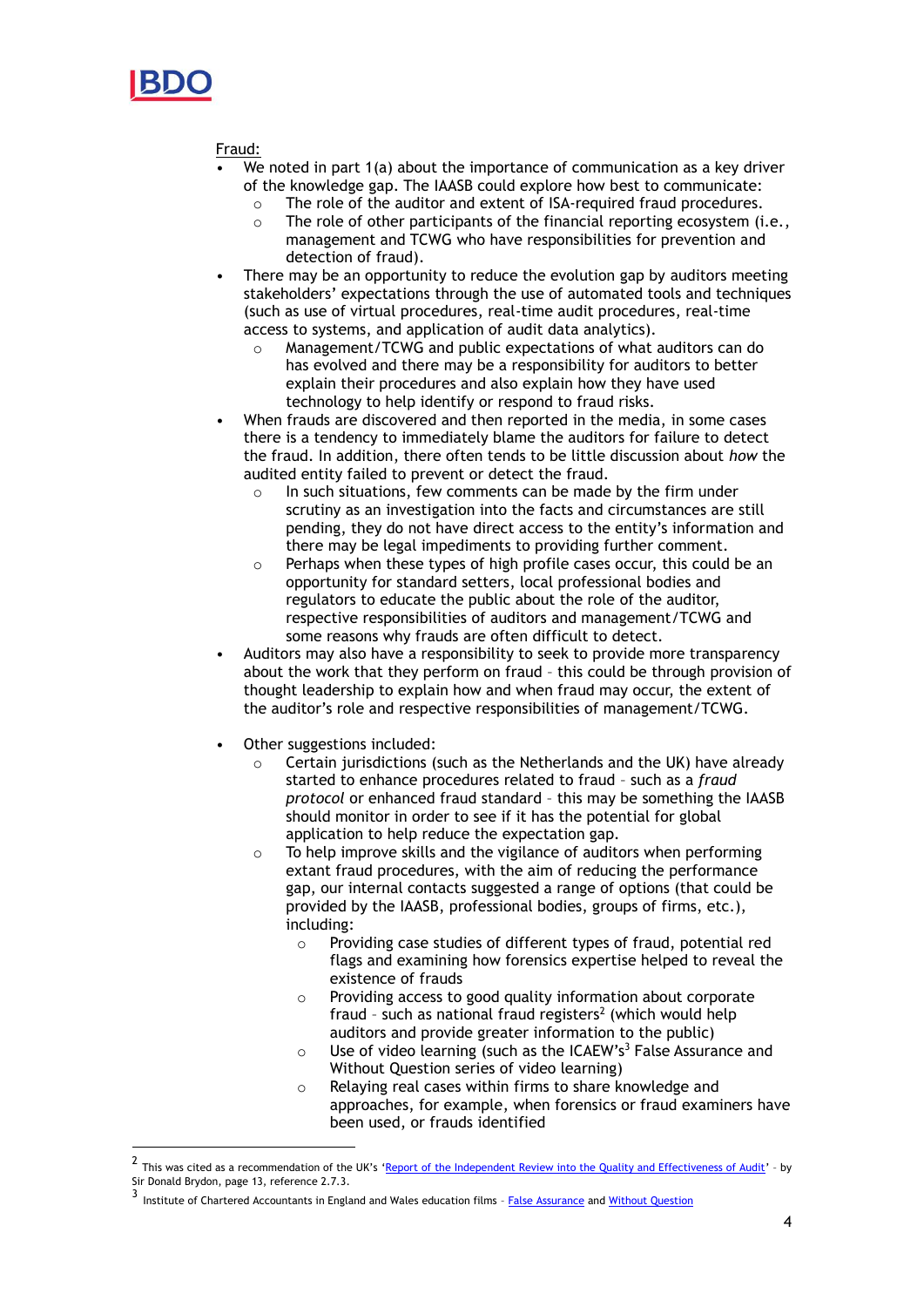

- o Having jurisdiction regulators prepare FAQ-style resources based on real frauds and taking into account that the nature and prevalence of frauds may differ in different countries/cultures
- o A potential role for standard setters or perhaps audit regulators in each jurisdiction could be to establish guidance that clearly defines the scope of the work to be carried out by the auditor regarding fraud (and error).

# Going concern:

- Where performance gaps have been identified, it has usually been because individuals performing the procedures may have lacked sufficient business acumen to be able to form judgments (for example, in the area of going concern for an entity in a particular sector) and as a result, there may be an education and skills development need within firms for certain auditors to help improve performance.
	- $\circ$  The IAASB could assist by working with regulators to identify where these skills gaps may be most evident.
	- o This is especially important when recognizing that there may be opportunities for auditors to move towards more innovative ways of looking at going concern (such as through predictive analytics, use of data pools to benchmark expected performance, etc.).
- The economic shock associated with COVID-19 has led to greater focus associated with going concern by stakeholders and heightened awareness or activities by others, including auditors, within the financial reporting ecosystem.
	- o There may be lessons that can be learned by management, TCWG, investors, regulators and auditors when considering the extra steps that all these stakeholders undertook in respect of going concern and to see whether that rigor should continue to be applied in a post-COVID-19 period.
	- Management, TCWG and auditors have had to focus on resilience of the entity's business model (i.e., supply chain, liquidity, customer access issues) resulting in greater use of stress testing and reverse stress testing approaches.
- A key theme emerging from our discussions was the need to align or make clear the differences in applicable financial reporting frameworks (i.e. the starting and end points for going concern, the impact of accounting standards, identified responsibilities on management/TCWG with respect to going concern).

### Both fraud and going concern:

- There should be an open and honest debate engaging with relevant stakeholders<sup>4</sup> - to establish what is *really* expected from auditors in these areas and including, if requested by stakeholders, a cost-benefit analysis of more in-depth or additional testing or procedures that may be proposed. The IAASB can help facilitate this dialogue.
- Working in partnership with others (entities, director and governance bodies, etc.) the IAASB should also consider the skills needs of management and TCWG.
- There is a role for continued and targeted regulator and/or national standard setter education of the public and users of financial statements with respect to the distinctive nature of management and audit responsibilities.
- A final observation we received from internal stakeholders was that there may be a difference in the expectation gap country to country due to different cultures, legal frameworks, history of the audit profession, political

<sup>4</sup> This may need to include other stakeholders such as the International Accounting Standards Board (IASB), stock exchanges, securities regulators, investor groups such as International Organization of Securities Commissions (IOSCO), etc.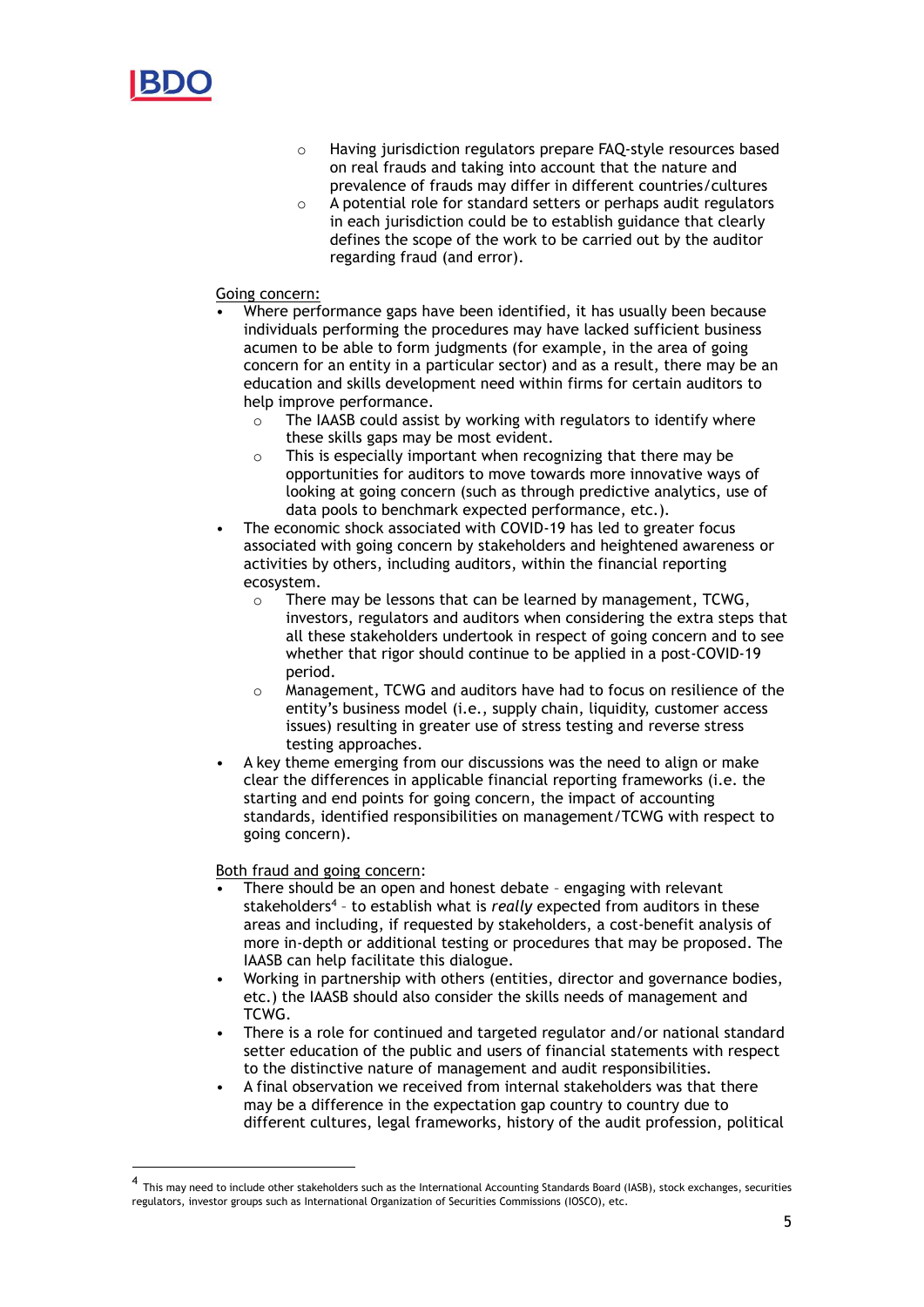

systems and (as already referenced above) applicable financial reporting frameworks.

- **2. The IAASB's Discussion Paper sets out the auditor's current requirements in relation to fraud in an audit of financial statements, and some of the issues and challenges that have been raised with respect to this (see Sections II and IV). In your view:**
	- **a. Should the auditor have enhanced or more requirements with regard to fraud in an audit of financial statements? If yes, in what areas?**

We received mixed views about whether the auditor should have enhanced or more requirements with regards to fraud in an audit of financial statements.

Where there was support for enhancement this was counterbalanced by the need for greater clarity about what it is that stakeholders want or need. There was general agreement that before enhancing or creating additional requirements, it was important to perform appropriate root cause analysis to determine *what* it is that users of financial statements require in relation to fraud and *how* this can best be communicated.

Some of the suggestions we received included:

- $\circ$  Enhancing the rigor of engagement team discussion of fraud risks (including considering the timing of these discussions to ensure there was consideration throughout the engagement).
- o Further exploration about the nature and extent of automated tools and techniques and how these can aid identification of potential frauds by analyzing large data sets over multiple periods.
- $\circ$  Improving requirements to communicate what has been done (this could be through greater two-way communication with management or TCWG, alternative reporting methods or additional reporting requirements within auditors' reports) although this was counterbalanced by a concern that in many jurisdictions, auditors' reports are already quite lengthy.
- o A new potential assurance service (and accompanying report) addressed on fraud risks and specifically designed to focus on management/TCWG or users of the financial statements informational needs in respect of fraud in an entity.
- o Exploring whether users of financial statements (and TCWG) may want some form of reporting on internal controls (i.e., to identify potential gaps that could give rise to heightened fraud risks in an entity).
- **b. Is there a need for enhanced procedures only for certain entities or in specific circumstances? If yes:**
	- **i. For what types of entities or in what circumstances?**
	- **ii. What enhancements are needed?**
- **iii. Should these changes be made within the ISAs or outside the scope of an audit (e.g., a different engagement)? Please explain your answer.**

On balance, we did not support a differentiated approach to enhanced audit procedures for different types of entities. However, we did acknowledge that our responsibility is to tailor our approach to suit the facts and circumstances of each entity being audited.

While the Discussion Paper cited several high profile, multinational, large-scale frauds, our internal contacts noted that the majority of entities worldwide do not fit into this category and that any changes to the ISAs with respect to fraud should apply to all types of entities. Failure to do this could lead to a two-tier audit approach or addressing the expectation gap only for a certain type of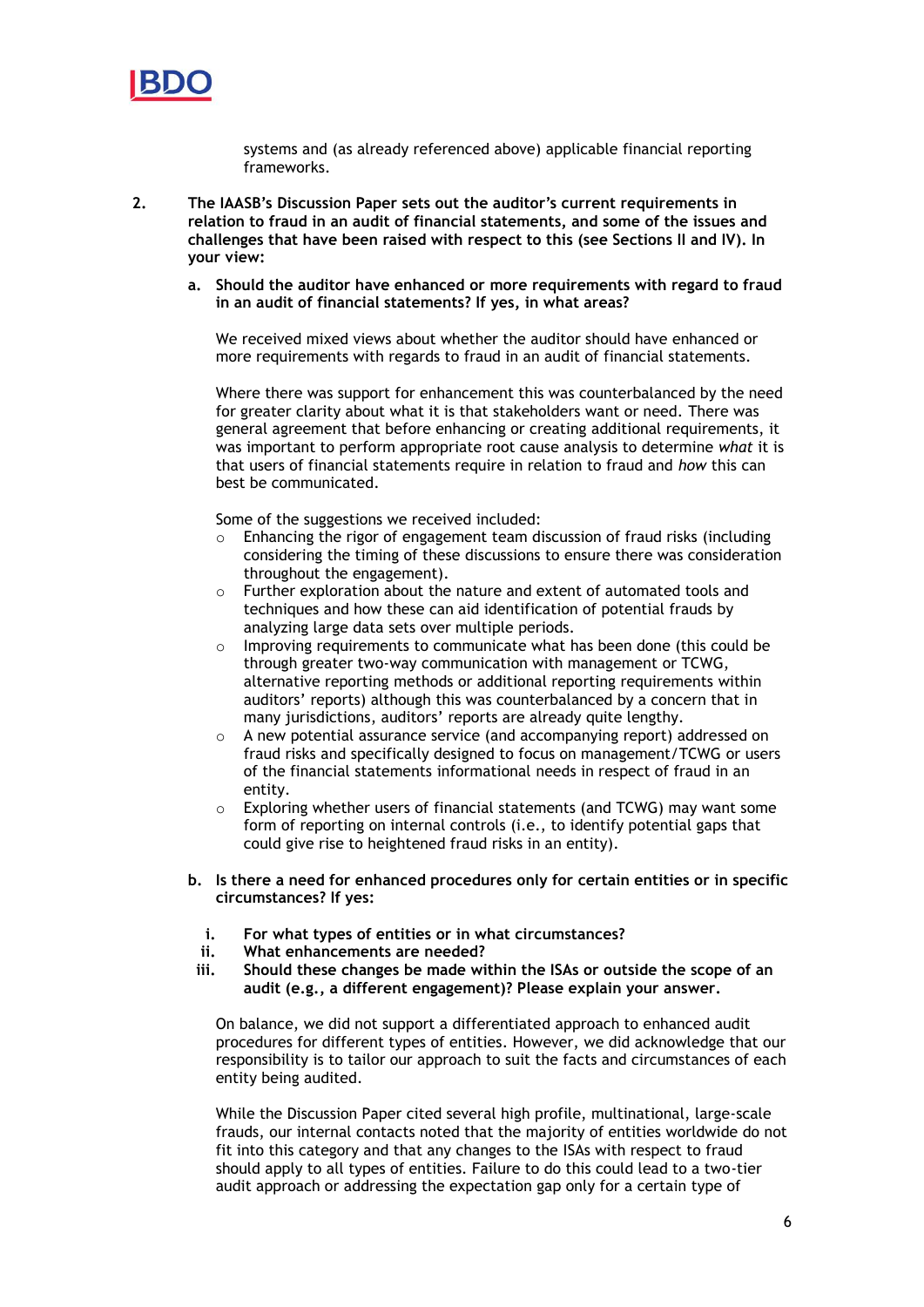

entity, potentially creating a comparatively bigger expectation gap for some entities.

We did acknowledge that where certain risks, facts or circumstances are present (as they related to fraud), there could be a need to adopt more rigorous fraud testing procedures (linked to the suggestion about greater use of forensics expertise). There may be an opportunity for the IAASB, working with others such as fraud examiner organisations and linked to our earlier suggestion about increased access to information about corporate frauds, to help identify *when* more rigorous testing may be necessary.

In our view, enhanced procedures should not just be attached to the auditor, as the IAASB's Discussion Paper makes clear; there is as important a role to be played in improving consideration and responses to fraud by management and TCWG as part of the financial reporting ecosystem. It is also important that regulators/governments/accounting standards-setters take a more proactive approach to reflect the information that is required from a public interest perspective and that securities and exchange commissions also determine what is needed by investors and markets.

Where investors or the public desire more assurance about the potential presence of large-scale frauds, such assurance could be provided by a separate 'fraud' assurance engagement, which could sit outside the normal audit. This may enable users of financial statements to receive more targeted information and would permit a more flexible response based on the entity and jurisdiction. Such an engagement would need to be carefully designed to meet the needs of respective users to avoid creating another expectation gap.

Another option could be for the IAASB to consider the communicative value associated with Key Audit Matters and whether this type of vehicle, at least for listed entities, could be something that could be used to communicate fraud issues and responses within auditors' reports.

With respect to specific circumstances, one area of potential consideration was whether there may be an opportunity to provide further guidance for those engagements of entities that routinely handle complex financial instruments, or assets that require determination of fair value or special treatments (for example, natural resources). In these circumstances, there should be some standard procedures for reducing risks of financial reporting fraud which may require involvement of accounting specialists/experts.

We discussed potential involvement of forensics experts within the work of engagement teams. We do not support mandatory use of forensics experts in relation to all audits; however, we did note that there could be benefits to including these experts to help support the work of the engagement team when fraudulent concerns had been identified or to enable engagement teams to make more informed judgments. There was an acknowledgment that it is currently possible to bring in experts under extant ISAs, with the opportunity to use this expertise when the:

- a) Facts and circumstances of the engagement required it (e.g., information or concerns had surfaced during the audit about unusual transactions, an individual had suddenly left the entity due to post-year end allegations of fraud or other performance issues)
- b) Engagement team resources necessitated it (i.e., where the engagement partner recognized that the engagement team required additional or different expertise in a particular area).

Other potential suggestions included more guidance for auditors to supplement the ISAs in the following circumstances: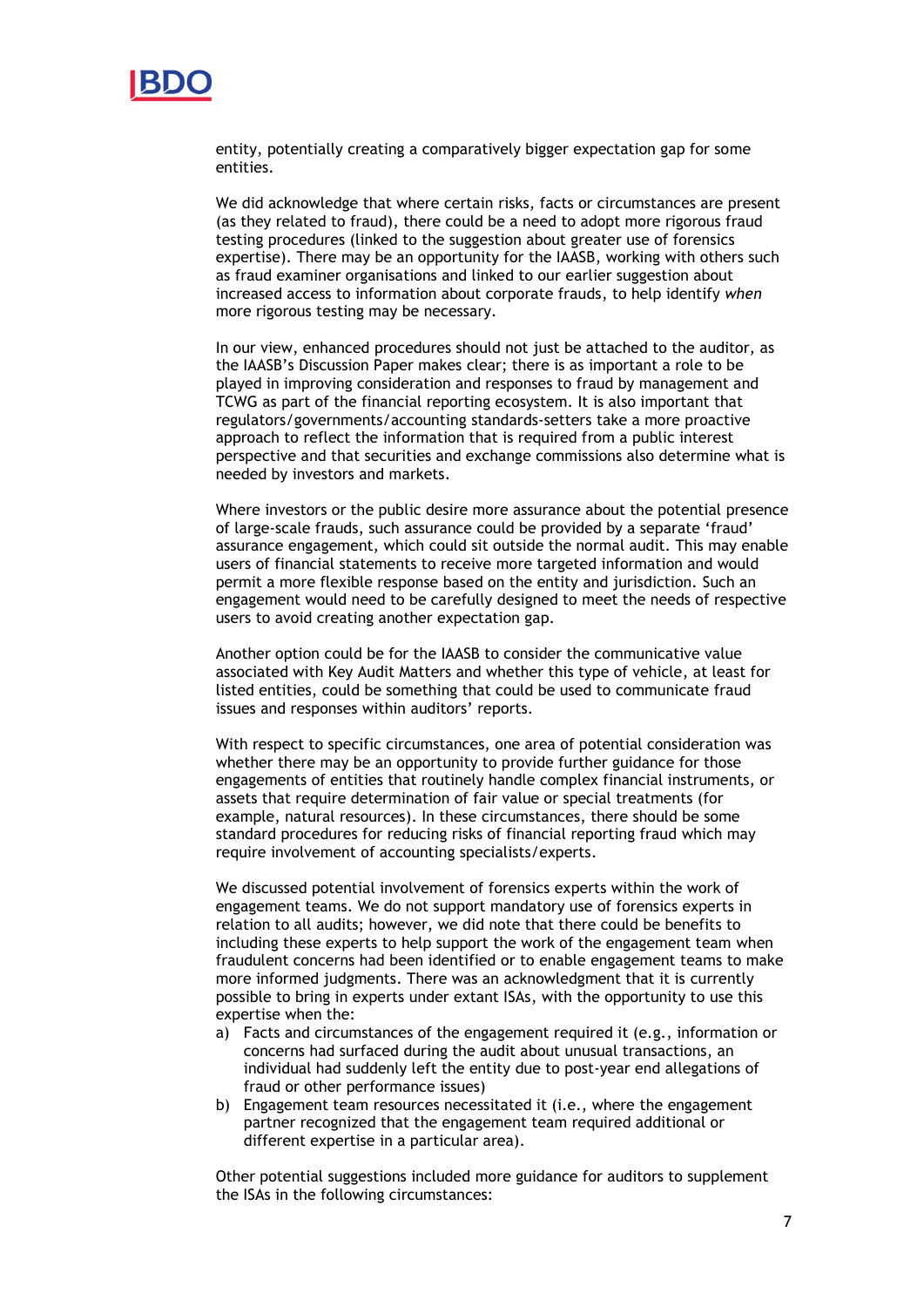

- When frauds are discovered what should the auditor do next in terms of their audit strategy or reporting mechanisms? Specifically a contrast was drawn between the potential for fraud and the recently established requirements related to Non Compliance with Laws and Regulations (NOCLAR) which were perceived to have more clarity in terms of next steps required of auditors.
- When an engagement has an Engagement Quality Control Reviewer appointed, whether there specific areas that the EQCR Reviewer should focus on in respect of fraud as part of their review.
- **c. Would requiring a 'suspicious mindset' contribute to enhanced fraud identification when planning and performing the audit? Why or why not?**

Notwithstanding the authoritative sources of information cited within the Discussion Paper<sup>5</sup> and the desire to continue to explore how confirmatory bias (and potentially anchoring bias) can further be reduced in the performance of an audit by the engagement team, we do not believe that requiring a 'suspicious mindset' would lead to enhanced fraud identification when planning and performing an audit.

Our internal discussions were unanimous on this matter and resulted in the following observations:

- The concept of professional skepticism has become fully embedded in the IAASB's standards and our firm's methodologies/tools, as well as in the behaviour of engagement teams throughout each engagement.
	- o A better approach would be to build on these successes and to focus more on the spectrum approach - with engagement teams leveraging heightened professional skepticism when facts and circumstances indicate it is necessary, as included in ISA 315 (Revised).
- The introduction of another concept could result in further confusion (i.e., just swapping one term for another, or potentially the assumption that there are two levels – skepticism and suspicion). A lack of understanding between the two concepts might lead to an increased expectation gap. Having two levels may also create translation issues.
- If everything provided to the engagement team is to be treated with suspicion, then there is a danger that an audit never ends – that every new piece of information is analyzed with suspicion so that the purpose of an audit switches from one designed to provide reasonable assurance to a model which is more akin to an ongoing investigation. Additional potential delays in corporate reporting could significantly affect the relevance of information provided to users the financial statements.
- Finally, the application of a 'suspicious mindset' has the potential to actually *reduce* the information available to engagement teams and may ultimately diminish their ability to perform enhanced fraud identification when planning and performing the audit. By applying this concept as a starting point, it is likely to fundamentally change the nature of the relationship between entity management/staff and the auditor. This could:
	- $\circ$  Reduce the willingness of entity management/staff to share information based on a concern that whatever is shared with the auditor is likely to be treated with suspicion and used against them;
	- o Make the relationship more fraught placing unnecessary stresses and strains on different components of the financial reporting ecosystem with little beneficial effect;

<sup>5</sup> Including references made in the Discussion Paper to the UK Brydon Report, GPPC 'Enhancing Auditor Professional Skepticism' publication and other research materials.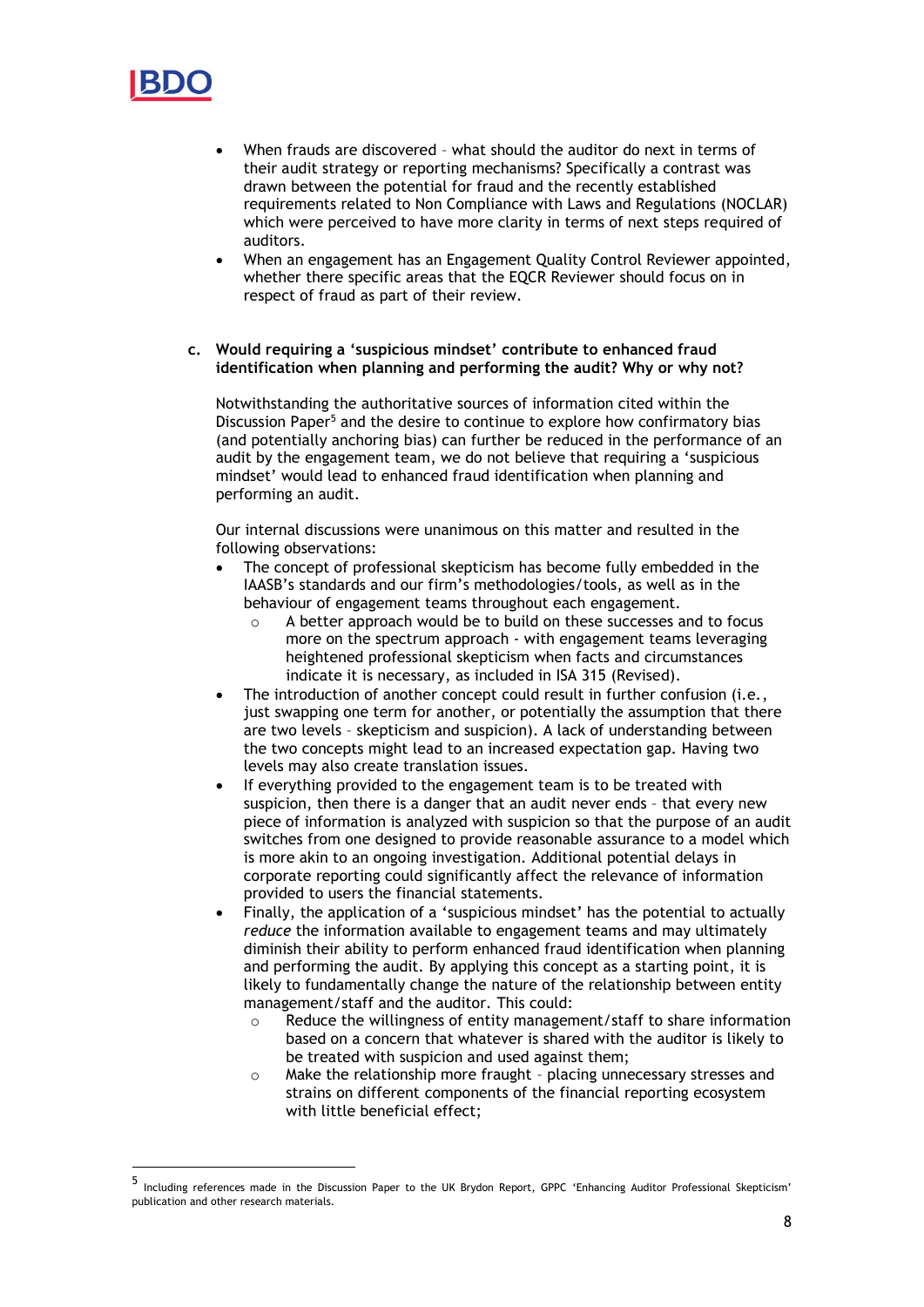

- o Inhibit open, honest and constructive dialogue between entity management/staff and engagement teams. Accounting (and by implication auditing) is increasingly complex and subject to professional judgment. It is critically important that engagement teams are able to obtain and analyze information in order to form a view about the assumptions and judgments made by entity management. By adopting a 'suspicious mindset' as a starting point rather than seeing it as one end of the spectrum of professional skepticism, entity management may be less inclined to share what they considered or how they formed their views for fear that everything they have shared is being looked at with suspicion and ulterior motives;
- o Radically change how auditors perform an audit and tilt it towards becoming more an ongoing investigation which would create additional cost implications for entities. This may cause practical and legal limitations regarding the auditor's ability to obtain information/IPE as outlined in ISA 200<sup>6</sup> and could also give the wrong impression to users that auditors have more responsibility for the preparation of the financial statements which would reduce the importance of the role that management should be playing.
- **i. Should the IAASB enhance the auditor's considerations around fraud to include a 'suspicious mindset'? If yes, for all audits or only in some circumstances?**

No, the IAASB should not include the concept of 'suspicious mindset' as part of considerations around fraud. In our view, it would be far better to reinforce the concept of a spectrum of professional skepticism.

By applying a spectrum approach (which can also be linked to ISA 315 (Revised) assessment of risks), auditors and engagement teams can address those situations when facts and circumstances do require the level of skepticism to be 'dialledup'. This may mean that in certain circumstances, it may be appropriate for an auditor and engagement team to apply a heightened level of professional skepticism that treats what they are being told or the information provided by the entity (IPE) with suspicion – but it is not the starting point for every engagement.

We believe there could be some value in providing an insight for other members of the financial reporting ecosystem about how auditors form their views about fraud by applying professional skepticism and conducting engagement team discussions and other activities throughout an audit. This could include providing more transparency about how we analyze indicators of fraud risk, look at information cumulatively, explore and examine contradictory information or IPE – and how, in combination, these could lead to heightened professional skepticism at one end of a spectrum. This may help to reduce the knowledge gap about what is meant by professional skepticism and how it is applied practically by auditors.

**d. Do you believe more transparency is needed about the auditor's work in relation to fraud in an audit of financial statements? If yes, what additional information is needed and how should this information be communicated (e.g., in communications with those charged with governance, in the auditor's report, etc.)?**

<sup>6</sup> This would be similar to those limitations described in paragraph A49 of ISA 200 – *Overall Objectives of the Independent Auditor and the Conduct of an Audit in Accordance with International Standards on Auditing.*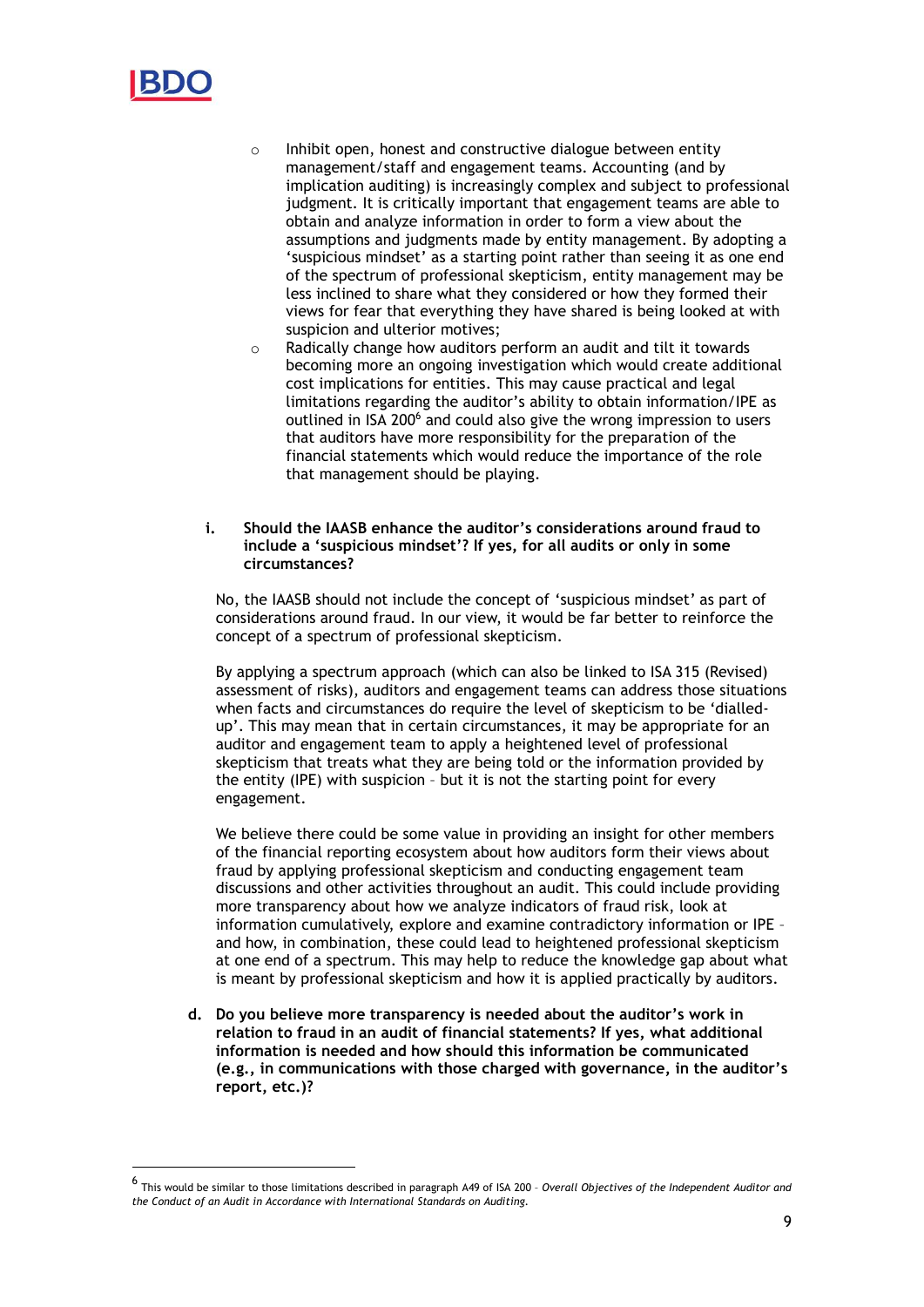

As we noted in our initial comments, we believe improved 'communication' is critically important to meeting the informational needs of users of financial statements and thus helping to reduce the expectation gap.

Our discussions with internal stakeholders revealed a range of views about whether there should be greater transparency concerning the auditor's work in relation to fraud in an audit of financial statements. On balance, we are supportive of providing more information, to help reduce the knowledge gap, concerning what auditors do and don't do in relation to fraud in an audit of financial statements. Where we had divergent views, it related to the precise vehicle for providing this transparency and whether the right place for this was in the auditor's report or elsewhere such as in communications with TCWG.

Potential suggestions included:

- **Auditors' reports** inclusion of a dedicated section (similar to current inclusion of material uncertainty related to going concern paragraphs). This approach would need to provide users with entity-specific content without unduly adding to the length of the auditor's report.
- Use of a '**Key Audit Matter'** approach to provide at a headline level an overview of potential areas of fraud that the auditor considered and what procedures they performed to deal with these fraud risks. This approach would need to consider the impact for non-listed entities and degree of variation in terms of how information was communicated by auditors.
- There was the potential to provide **greater transparency** about the nature of communications with TCWG in relation to fraud matters – with the possibility that any final written documentation could be more widely shared. For owner managed businesses or entities where Those Charged with Governance and management of the entity are one and the same, written documentation would not be as extensive as in the case of a listed/shareholder-based entity.
- It may be helpful, whether in the auditor's report or communications with Those Charged with Governance or via another mechanism, to **communicate** to stakeholders when something *different* was performed specific to the entity that was required over and above standard fraud procedures performed on each engagement.

Recurring themes from our internal discussions with stakeholders were that whatever is recommended by the IAASB to improve transparency, it should:

- Address the needs of different users of the financial statements (shareholders, investors, regulators, etc.).
- Be designed in such a way that it does not create or add to the expectation gap (i.e., inadvertently assert that auditors are performing a forensic examination of the financial statements) or fall foul of local confidentiality or secrecy laws that could expose the auditor if too much was disclosed publicly about what was done in relation to fraud.
- **3. This [discussion] paper sets out the auditor's requirements in relation to going concern in an audit of financial statements, and some of the issues and challenges that have been raised with respect to this (see Sections III and IV). In your view:**
	- **a. Should the auditor have enhanced or more requirements with regard to going concern in an audit of financial statements? If yes, in what areas?**

We do not believe that additional going concern requirements are necessary although we remain open to consideration of proposed suggestions from the IAASB once engagement with a wider range of stakeholders has taken place.

As the nature of management's going concern assessment is inherently based on future events – the auditor's role can only be limited to performing a review of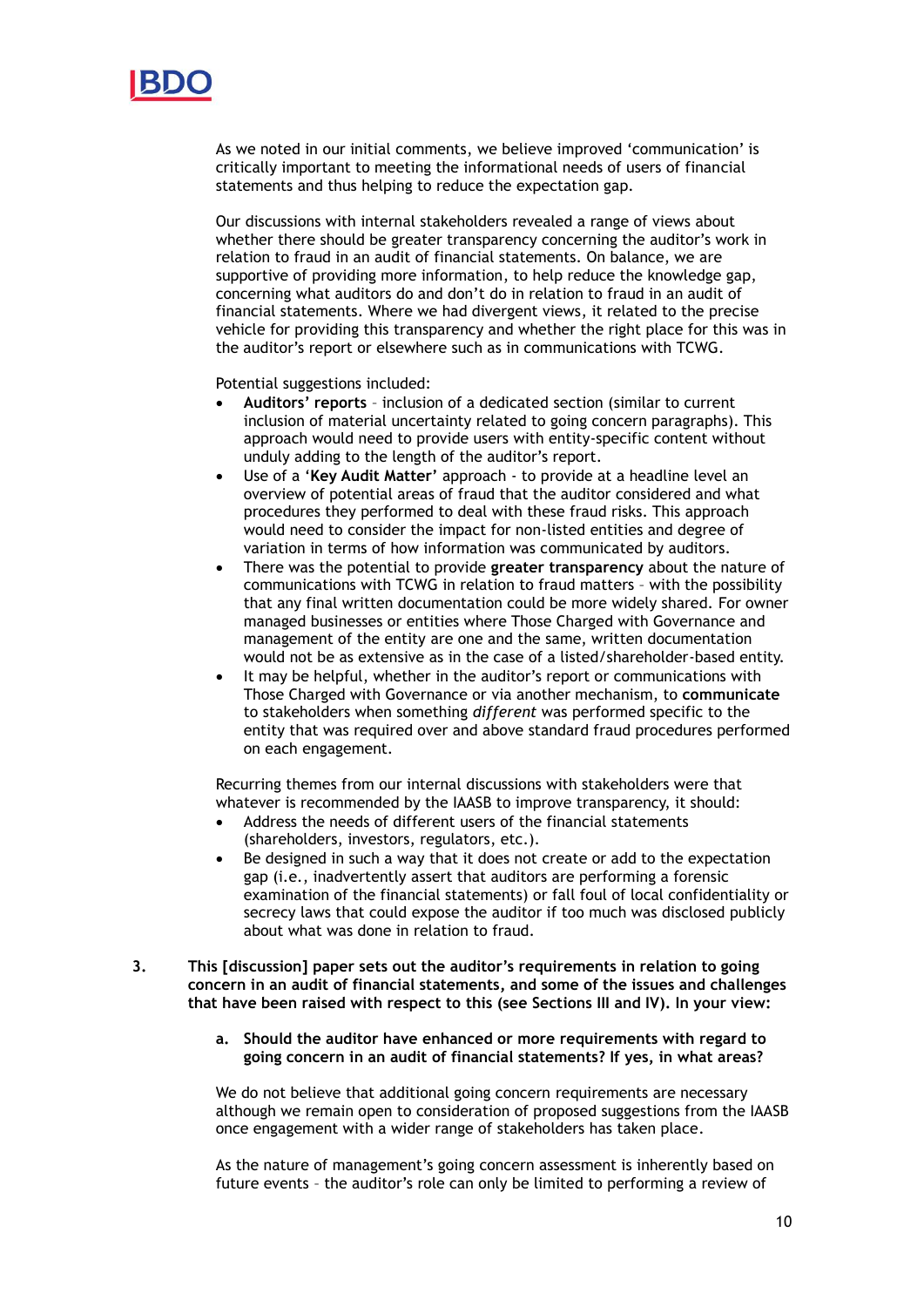

management's going concern assessment and the assumptions that have been used to form that assessment.

In our view, it is more important for the IAASB to consider (in consultation with the IASB and other stakeholders in the financial reporting ecosystem) the informational needs of users of the financial statements, including consideration about minimum disclosures. This does give rise to questions about whether the definition of going concern from an accounting perspective is appropriate (or consistently understood) and indeed whether users of financial statements are actually more interested in other practical and more immediate measurements such as 'viability' or 'solvency'.

As part of our internal discussions regarding the IAASB's Discussion Paper, we considered a range of options including whether a longer period (for example 18 or 24 months) for the period of management's consideration of going concern would help reduce the expectation gap. Although we heard a range of views, the majority indicated that:

- A potentially longer timeframe may be less useful for users of financial statements especially given the increased uncertainty or potential risk of out of the ordinary events, exemplified by an event such as COVID-19. This could potentially increase the expectation gap and weaken the information provided by the auditor (i.e., management and auditor assessments of going concern would inevitably become increasingly vague the further out the assessment is made).
- Irrespective of the timeframe, it was much more important to have more consistency between jurisdictions about the length of the period of assessment in order aid understanding, application and comparability within group audit and transnational situations.
- There should also be more consistency in applicable financial reporting frameworks about adjusting or non-adjusting events and to have greater clarity about the starting point of any assessment (such as financial year-end date, financial statements approval date, auditor's date of sign off).

One option could be to require that auditors bring forward the timing of their going concern assessment within the audit process as there is a tendency to perform these procedures towards the end of the engagement when other priorities may take precedence. By positioning going concern as more of a planning phase activity, there was a view that this may:

- Heighten engagement team awareness of risks affecting the entity at an earlier stage of the engagement
- Make the going concern assessment more of a priority for management, and
- Lead to increased vigilance of contradictory information/IPE relating to going concern matters during the course of the engagement.
- **b. Is there a need for enhanced procedures only for certain entities or in specific circumstances? If yes:**
	- **i. For what types of entities or in what circumstances?**
	- **ii. What enhancements are needed?**
	- **iii. Should these changes be made within the ISAs or outside the scope of an audit (e.g., a different engagement)? Please explain your answer.**

We do not support enhanced procedures for certain types of entities although we do support a flexible approach that enables auditors to increase going concern work in response to changes in facts and circumstances as exemplified by the recent response by auditors and others to COVID-19 impacts. In our view, users of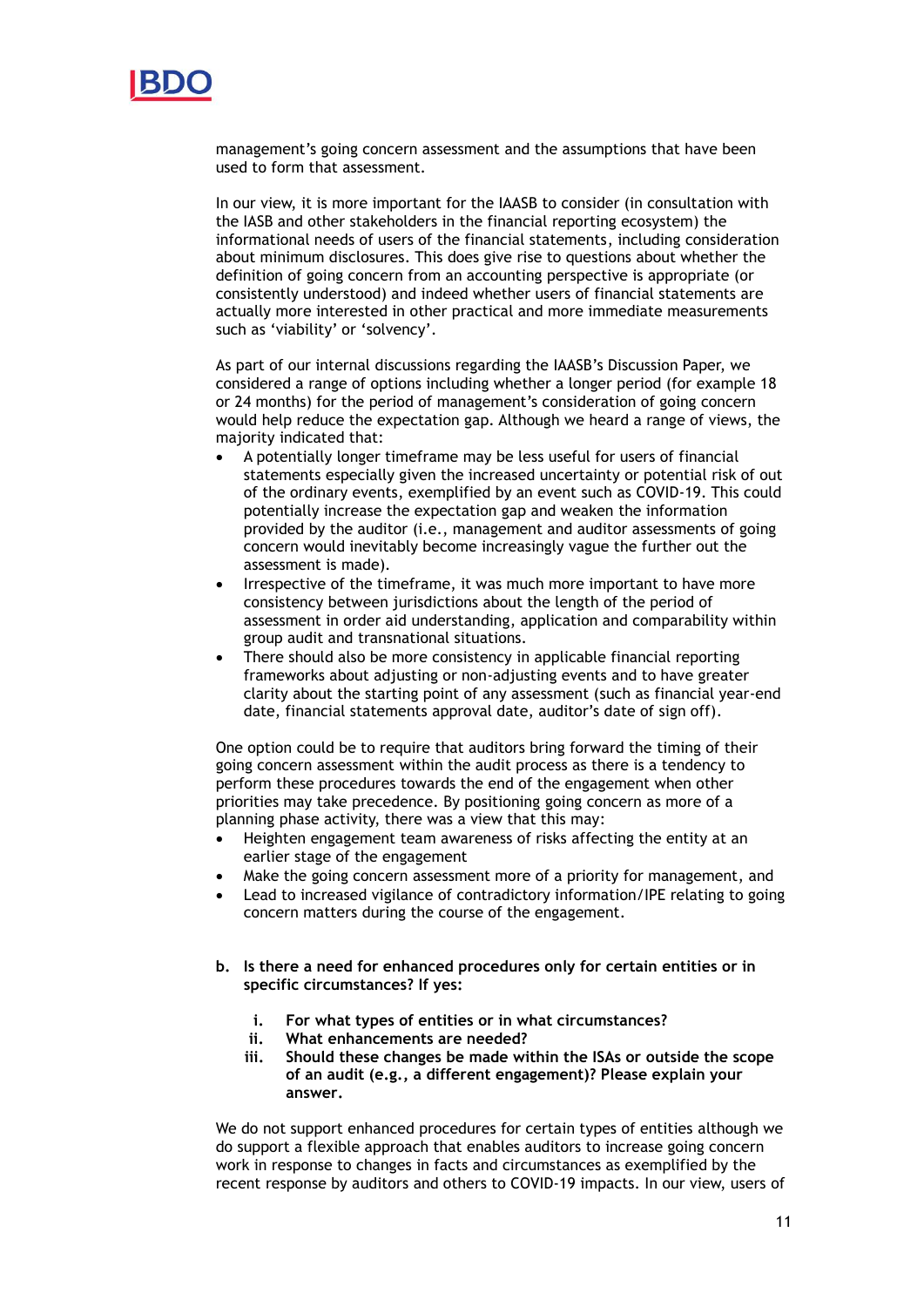

financial statements are also potentially well-served by the addition of the material uncertainty related to going concern paragraph in the auditor's report.

Options that were considered included:

- $\circ$  Feedback that there may be a need to improve the nature and type of disclosures, and thus consistency, provided within the financial statements (this may be more of an issue for the accounting standards-setters than the IAASB).
- o We also identified an opportunity to provide additional guidance to auditors so that when a material uncertainty related to going concern paragraph is needed, it is drafted in such a way as to provide users with more specificity and detail from an audit context rather than simply a cross reference to a disclosure note within the financial statements.
- o In addition, for certain entities that require Key Audit Matters, there is also the potential to provide additional information to users where a potential going concern, or factors linked to going concern (that did not rise to the level of a material uncertainty related to going concern) were considered.
- o We had concerns that while some of the case studies highlighted issues affecting particularly large and/or public interest entities, the reality is that an 'audit is an audit' and that an increased range of differentiated procedures for certain entities over others would expand rather than contract the expectation gap (with the potential for further confusion for non-auditors).
- o As we noted earlier, the need for entities, regulators, governments and auditors to consider going concern matters with an increased level of rigor during the COVID-19 period may enable the IAASB (working with others) to identify whether some additional procedures or changes in response to COVID-19 should be retained for future audits or similar circumstances.
- **c. Do you believe more transparency is needed:**
	- **i. About the auditor's work in relation to going concern in an audit of financial statements? If yes, what additional information is needed and how should this information be communicated (e.g., in communications with those charged with governance, in the auditor's report, etc.)?**
	- **ii. About going concern, outside of the auditor's work relating to going concern? If yes, what further information should be provided, and what action is required to put this into effect?**

As we noted earlier (in our general comments and in response to fraud in question 2), we strongly support steps that can improve communication to support the informational needs of users of financial statements. As a result, we agree that there may be a public interest objective in explaining *how* the auditors form their views about management's going concern assessment (i.e., to help reduce the knowledge gap) and to provide more insights to users of the financial statements and other stakeholders in the financial reporting ecosystem.

Critical to greater transparency is the need to have greater consistency about the period of the going concern assessment made by management so that users particularly in transnational entities - have a fuller understanding of the timeframe being considered. This is something that will require further engagement with accounting standards-setters and the IASB. As we noted earlier, there may also be other measures (viability, solvency, etc.) that may be more helpful for users of financial statements – so it is important that the IAASB's ongoing engagement with this stakeholder group continues to establish their needs.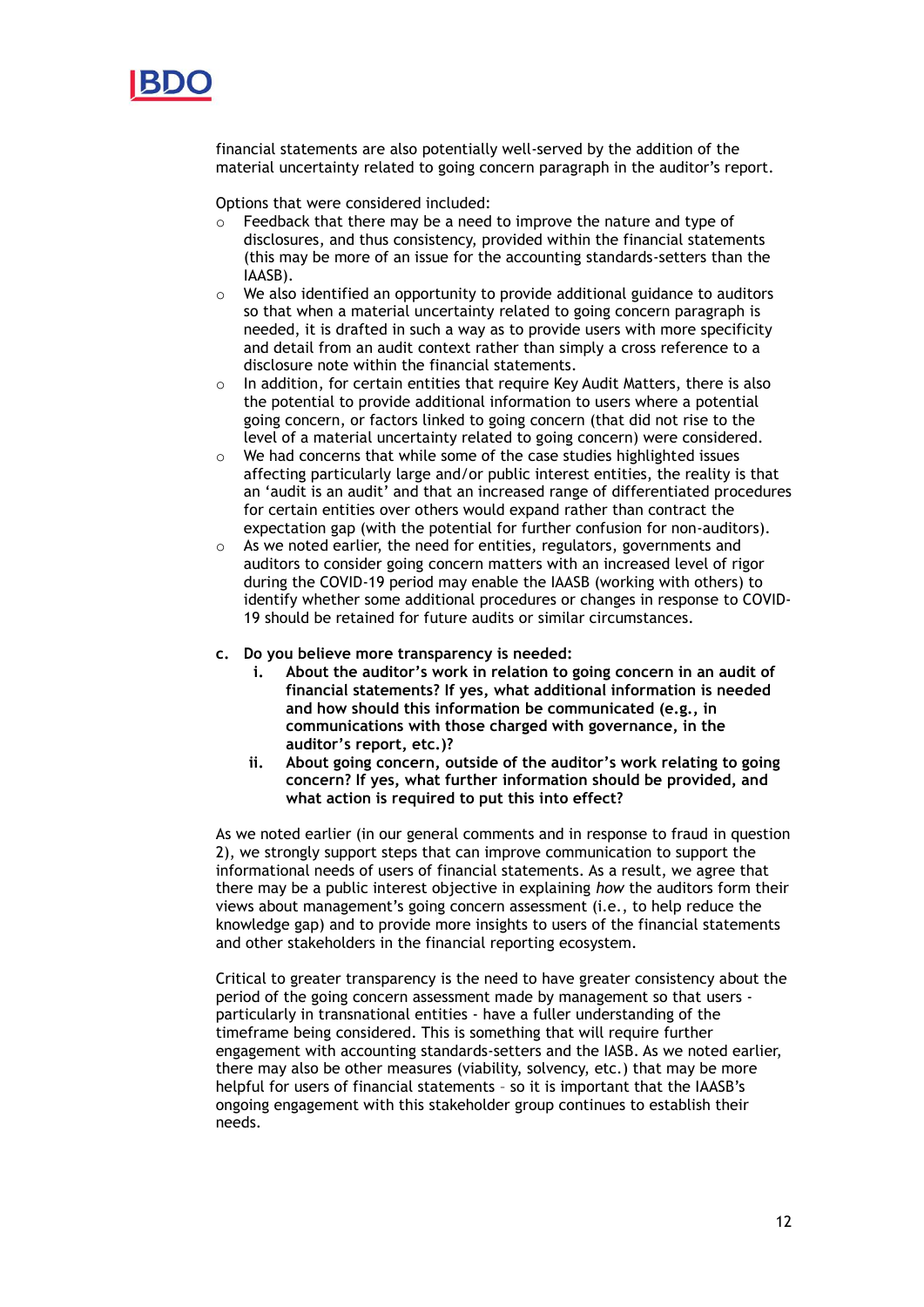

Other suggestions included:

- o There may be an opportunity for the IAASB to help eliminate part of the knowledge gap by requiring that auditors explain what they did in terms of performing their going concern procedures.
- $\circ$  The quality of financial statements disclosures surrounding going concern could be improved (which may be more of a matter for the IASB rather than IAASB) so that, particularly for small and medium-sized entities, the information provided is less standardized and provides greater value to users.
- o Improving the collective understanding of what is *going concern* by all stakeholders in the financial reporting ecosystem and what is a material uncertainty related to going concern. This would necessarily involve engagement with accounting standards-setters, which could improve performance of the going concern assessment by management, Those Charged with Governance and auditors.
- Another area that may need improved communication is that of differences in interpretation or understanding by users and other stakeholders on whether the material uncertainty '*related to events or conditions casting significant doubt on an entity's ability to continue as a going concern'* compared to just *'related to the entity's ability to continue as a going concern'*.
- o In addition, another option for IAASB consideration was whether the material uncertainty related to going concern paragraph should be written to be more in keeping with the Key Audit Matter approach under ISA 701 (i.e., providing users with more information about what the auditor did by way of procedures to respond and assess the material uncertainty).
- $\circ$  We also received feedback about some confusion by certain users of financial statements about the distinction between use of Key Audit Matters to communicate going concern considerations or use of the material uncertainty related to going concern paragraph. When a Key Audit Matter approach had been used, more information is provided to users, but this is ironically on a going concern matter that has not risen to the level of being a material uncertainty. This could be an area where further guidance, for all stakeholders but specifically users, could help eliminate confusion and enhance knowledge by all.

We did note that going concern was a difficult area to consider for auditors as there is a risk that by saying too much in the auditor's report that the auditors could 'get ahead' of management in terms of what they have presented elsewhere within the financial statements (including disclosures) and the annual report.

One of the other considerations we heard was how management can be encouraged to be proactive when making their going concern assessments and take greater responsibility for:

- a) Identifying material uncertainties
- b) Considering the potential impact of business risks disclosed within the annual report when making their going concern assessment, and
- c) Drafting the going concern disclosures at an earlier stage of the financial reporting process.

# **4. Are there any other matters the IAASB should consider as it progresses its work on fraud and going concern in an audit of financial statements?**

Although the Discussion Paper is focused on audit engagements, we did receive some feedback that it may be helpful for the IAASB to include consideration of the impact on interim reviews. We note that some jurisdictions have recently changed their auditing standards to create more of an alignment between interim review reports and year-end auditor's reports. There could be an opportunity for the IAASB to clarify